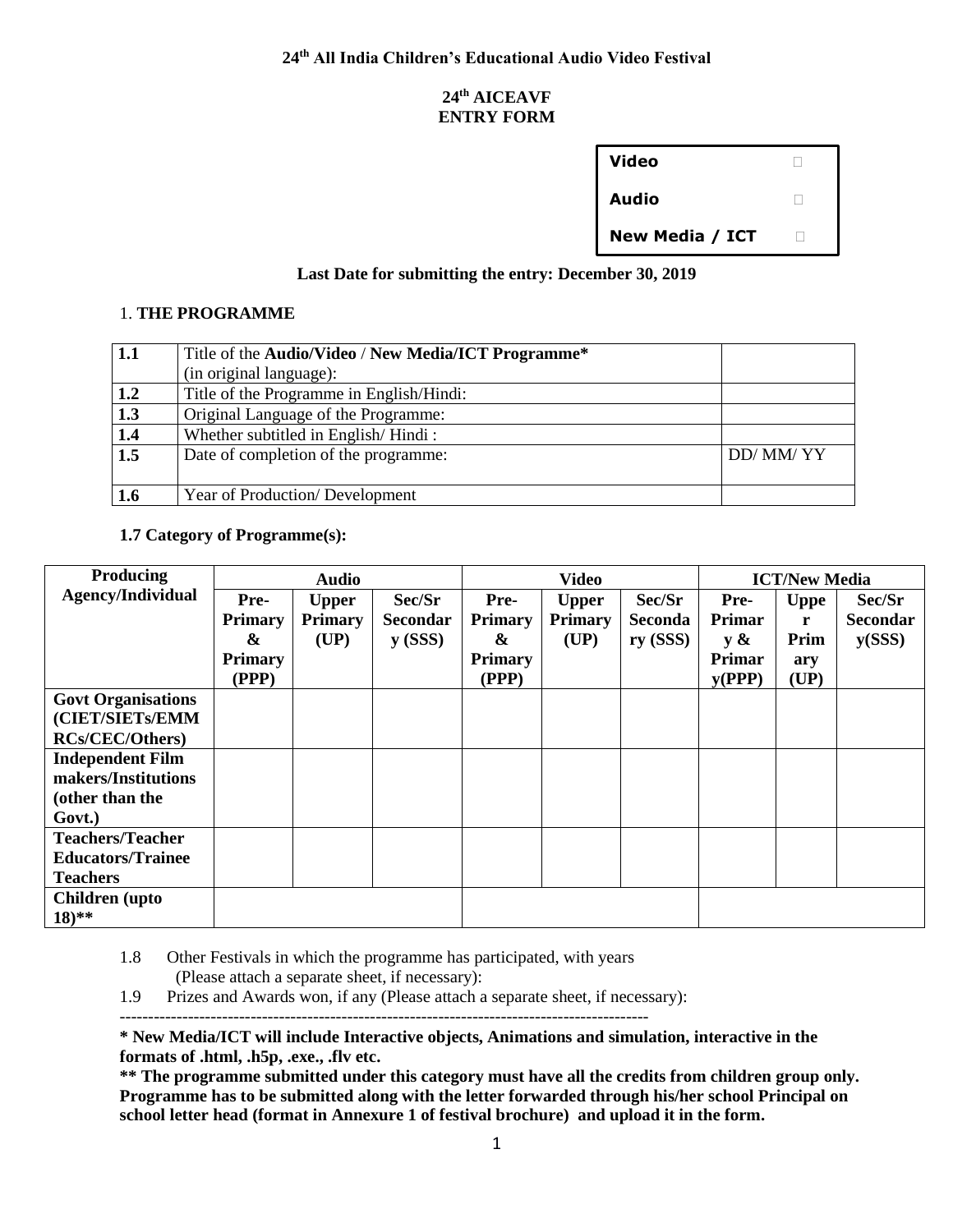# 2. **PRODUCTION**

| 2.1      | Producer of the Video/Audio/ New     |  |
|----------|--------------------------------------|--|
|          | Media/ICT Programme                  |  |
| 2.2      | Director of the Video/Audio/ New     |  |
|          |                                      |  |
|          | Media/ICT Programme                  |  |
| 2.3      | Production Company/Institution/      |  |
|          | Individual:                          |  |
| Address: |                                      |  |
|          |                                      |  |
|          |                                      |  |
|          | Telephone/Fax:                       |  |
|          |                                      |  |
| Mobile:  |                                      |  |
|          |                                      |  |
|          |                                      |  |
| Email:   |                                      |  |
|          |                                      |  |
| 2.4      | Other Rights Owner/License (specify  |  |
|          | nature of right /license):           |  |
| Address: |                                      |  |
|          |                                      |  |
|          |                                      |  |
|          | Telephone/Fax:                       |  |
|          |                                      |  |
| Mobile:  |                                      |  |
|          |                                      |  |
|          |                                      |  |
| Email:   |                                      |  |
|          |                                      |  |
| 2.5      | Representative/s of the Video/Audio/ |  |
|          | New Media/ICT Programme likely to    |  |
|          | attend the Festival (only 1 person)  |  |
|          |                                      |  |
|          | Name & Address:                      |  |
|          |                                      |  |
|          | Telephone/Fax:                       |  |
|          |                                      |  |
| Mobile:  |                                      |  |
|          |                                      |  |
|          |                                      |  |
| Email:   |                                      |  |
|          |                                      |  |

| 3. CREDIT LIST (It is compulsory to mention the name of every person involved in |              |  |  |
|----------------------------------------------------------------------------------|--------------|--|--|
|                                                                                  | programme)   |  |  |
| 3.1                                                                              | Producer     |  |  |
| 3.2                                                                              | Director     |  |  |
| 3.3                                                                              | Scriptwriter |  |  |
| 3.4                                                                              | Cameraperson |  |  |
| 3.5                                                                              | Set Designer |  |  |
| 3.6                                                                              | Editor       |  |  |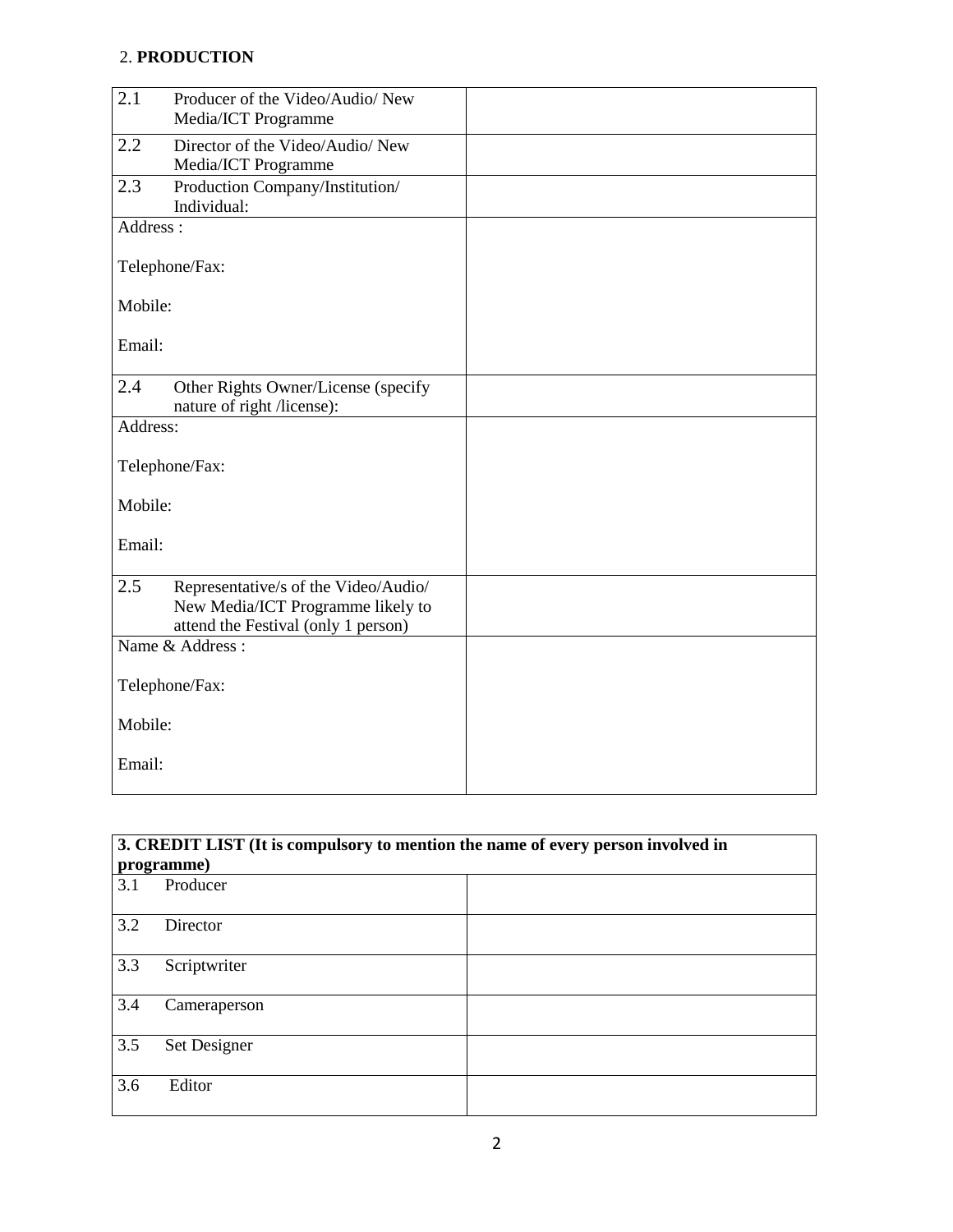| 3.7  | Sound Recordist (Studio)         |  |
|------|----------------------------------|--|
| 3.8  | Sound Recordist (Location)       |  |
| 3.9  | Animation                        |  |
| 3.10 | Voice Over Artist                |  |
| 3.11 | Voiceover of Anchor/Narrator     |  |
| 3.12 | Child Artist                     |  |
| 3.13 | Acting (male / female)           |  |
| 3.14 | Research                         |  |
|      | 3.15 Graphics                    |  |
| 3.16 | Other credits if more than above |  |

| <b>4. TECHNICAL FEATURES</b>                                                                               |                   |  |
|------------------------------------------------------------------------------------------------------------|-------------------|--|
| 4.1 Running time in minutes (minutes and<br>seconds)<br>*Incase of mobile app/simulation not<br>compulsory | $00:00$ (min:sec) |  |
| 4.2 Format in which Programme was originally<br>made                                                       |                   |  |

|     | <b>5. DOCUMENTS REQUIRED</b>                                                                                                                                      | No. of copies | Yes/No (mail on<br>aiceavf.prd@ciet.nic.in) |
|-----|-------------------------------------------------------------------------------------------------------------------------------------------------------------------|---------------|---------------------------------------------|
| 5.1 | The synopsis in English/Hindi<br>(compulsory & not scanned only in<br>Doc/Docx/odt file)                                                                          |               |                                             |
| 5.2 | The Script in English/Hindi<br>(compulsory & not scanned only in<br>Doc/Docx/odt file)                                                                            |               |                                             |
| 5.3 | The Script in Original Language if<br>different from English/Hindi                                                                                                |               |                                             |
| 5.4 | Upload the programme in online<br>form/through Google Drive and share it<br>on aiceavf.prd@ciet.nic.in / or by<br>uploading it on youtube and sharing the<br>link |               |                                             |
| 5.5 | Submit a scanned passport size<br>photograph of Director of the entry<br>(JPEG Size: 20kb)                                                                        |               |                                             |
| 5.6 | Submit a defining image of your                                                                                                                                   |               |                                             |